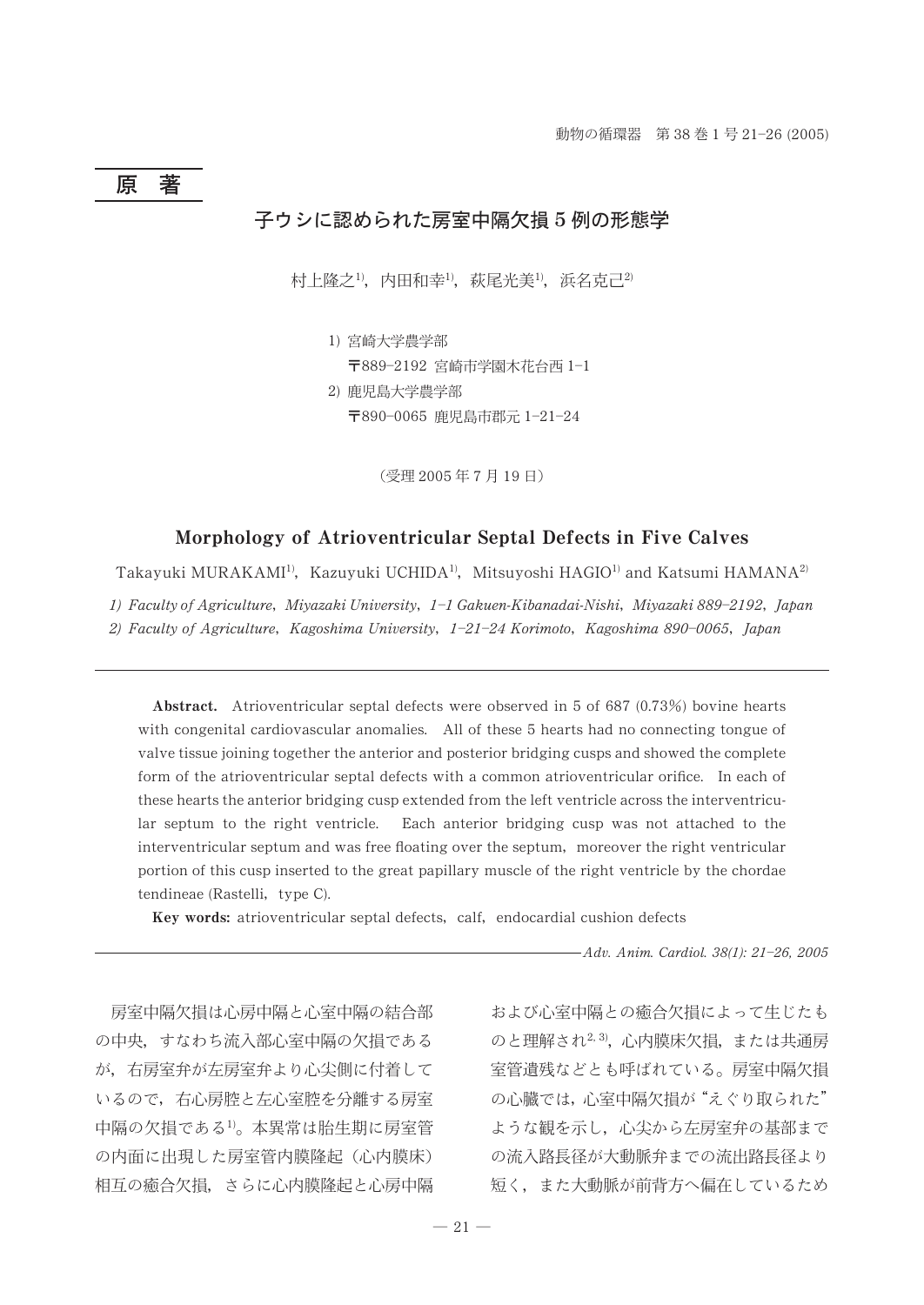左室流出路が細長いことが解剖学的特徴4,5と いわれている。ヒトでは乳児期の心奇形の4~ 6%6-9)に本異常が認められ、房室口が共通口で ある完全型と左右の房室口に分離した部分型に 分類されている1,2,4,5)。ウシにおける本異常は 過去に3例10-12)の発生が知られているのみな ので、ウシにおける房室中隔欠損について形態 学的に検討した。

## 材料および方法

材料は宮崎大学に保存されている687例の ウシの奇形心で、それらを肉眼的に検索した。

#### 結 果

ウシの奇形心 687 例中5例 (0.73%)に房室 中隔欠損が認められた(Table 1)。これら5例 のうち、症例1は二頭体のため難産となり、帝 王切開術による摘出時にはすでに死亡してお り、症例2は下顎前突と起立不能のため2日齢 で安楽殺されていた。症例3は出生時より呼吸 促迫を示し、吸乳量は少なく、2日齢より下痢 を示して7日齢で死亡、症例4は出生時より呼 吸促迫,吸乳量は少なく、しだいに衰弱し、30 日齢で死亡,症例5は出生時より自力吸乳し, 8日齢時に下痢の治療を受けて治癒し、67日齢 で突然死していた。

これら5例のウシの心臓はいずれも心房位 は正位で、心房中隔の下部と流入部心室中隔が 欠損し、大きな共通房室口を形成していた (Fig. 1)。これらの共通房室口には心室中隔欠椙 上に騎乗して左右の心室に挿入する前後の架橋 尖、右房室弁の角尖と壁側尖および左房室弁の 壁側尖, 計5枚の弁尖が存在していた。これら の5例は、いずれも前架橋尖と後架橋尖が弁組 織で結合されることなく、前架橋尖の後縁と後 架橋尖の前縁の間では心室中隔が裸出し、完全 型房室中隔欠損を示していた (Fig. 2)。

前架橋尖は5枚の房室弁尖のうち最大の弁 尖で,症例1と5では左右の心室にほぼ等しく 広がっていたが、他の3例では右心室に優位に 広がっていた。これら5例の前架橋尖は腱索や 弁組織で心室中隔に結合することはなく、両者 間には広い心室間路が形成されていた。前架橋 尖の左心室部の腱索は5例とも左心室の側壁 前部に位置する心耳下乳頭筋に挿入していた。 右心室に動脈下乳頭筋は存在せず、前架橋尖の

| Case<br>No. | Breed***  | Sex | Age<br>$(\text{day})$ | Cardiovascular defects                                                                                                               | Other defects            |
|-------------|-----------|-----|-----------------------|--------------------------------------------------------------------------------------------------------------------------------------|--------------------------|
| $1*$        | <b>JB</b> | 7   | 0****                 | Cervical ectopia cordis,<br>Absence of caudal vena cava.<br>Double outlet right ventricle.<br>Double aortic arch.<br>Aortic stenosis | Dicephalus               |
| 2           | JB        | ₫   | 2                     | Tubular hypoplasia of aorta,<br>Single coronary artery                                                                               | Mandibular protrusion    |
| 3           | Hol       | ♀   |                       | Double outlet right ventricle                                                                                                        | Anophthalmia of left eye |
| 4           | Hol       | ♀   | 30                    | None                                                                                                                                 | None                     |
| 5           | Hol       | ♀   | 67                    | Single coronary artery                                                                                                               | None                     |
| #**         | ς         | ς   | 90                    | Tubular hypoplasia of aorta                                                                                                          | ς                        |

Table 1 Associated anomalies of calves with atrioventricular septal defects

\* Murakami et al.<sup>12)</sup> \*\*Van Nie.<sup>10</sup> \*\*\*JB, Japanese Black; Hol, Holstein \*\*\*\*Stillbirth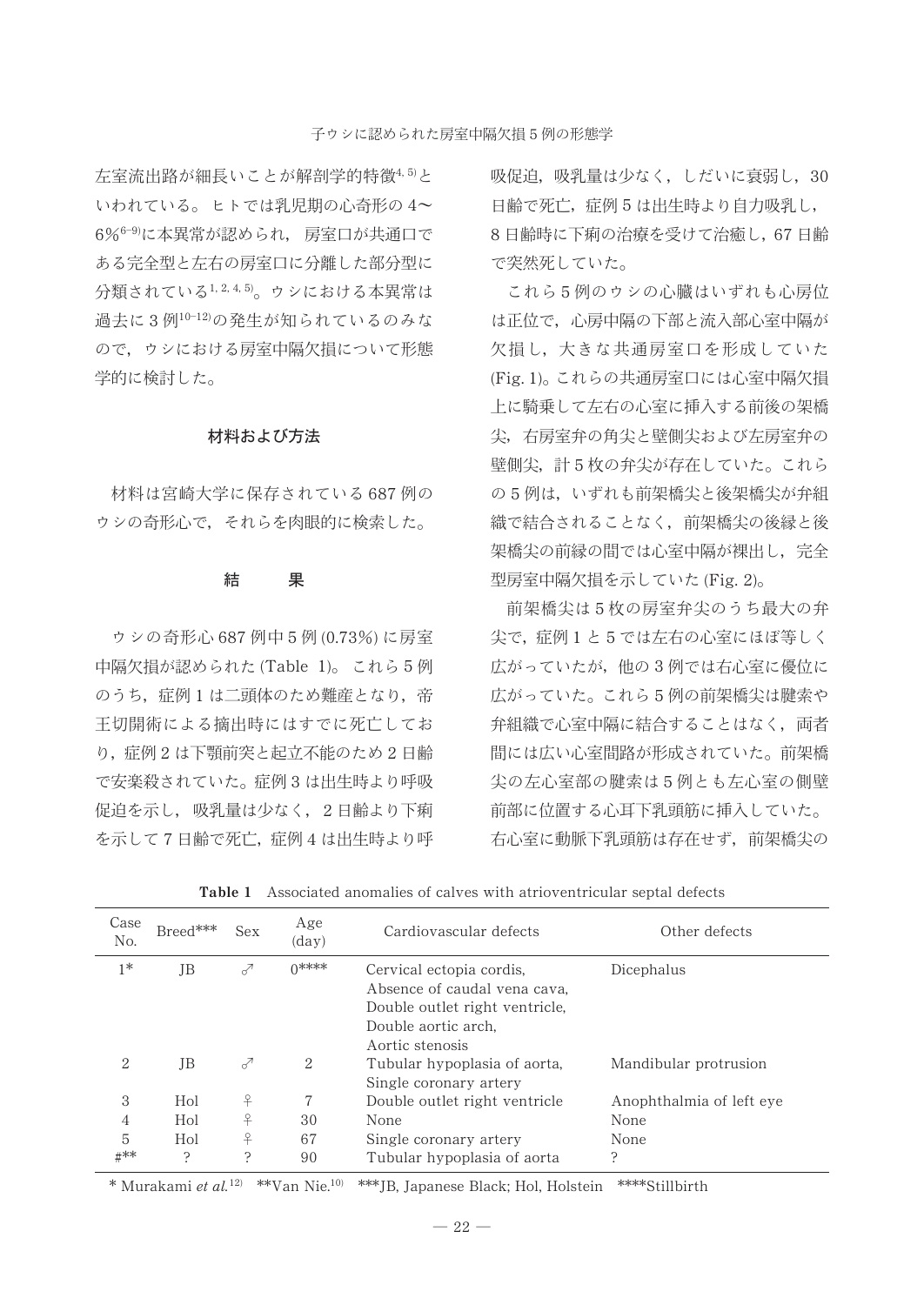村上隆之 ら



Fig. 1 Internal view of the heart with atrioventricular septal defect in case 4. AB, anterior bridging cusp; AS, basal edge of interatrial septum; BT, brachiocephalic trunk; CR, cranial vena cava; DA, descending aorta; LP, left pulmonary artery; PB, posterior bridging cusp; RA, right atrium; VS, upper edge of interventricular septum

右心室部の腱索は5例とも右心室側壁の前部 に位置する大乳頭筋に挿入していた (Fig. 3)。

右房室弁の角尖は前架橋尖と右房室弁の壁側 尖に挟まれて存在する著しく小さな弁尖で, 1 または2本の腱索で大乳頭筋に挿入していた。 右壁側尖は後架橋尖や左房室弁の壁側尖よりや や小さく、前部は1~3本の腱索で大乳頭筋に 挿入し,後部は 2~4 本の腱索で心室中隔右心 室面の後部に位置し、1~3個の小型の突起で 構成された小乳頭筋に挿入していた。左房室弁 の壁側尖は前架橋尖と後架橋尖の間に位置し, その前部は5例中4例では2または3本の腱 索で心耳下乳頭筋に挿入していたが,1例(症 例3) では3本の腱索で左心室の乳頭筋間の左



Fig. 2 Common atrioventricular orifice of the heart in case 4. AB, anterior bridging cusp; AC, angular cusp; AO, aorta; AS, basal edge of interatrial septum; LV, left ventricle; PB, posterior bridging cusp; PC, right parietal cusp; PT, pulmonary trunk; RA, right atrium; VS, upper edge of interventricular septum

心室側壁上部に挿入していた。左壁側尖の後部 の腱索は5例とも左心室側壁後部に位置し、心 耳下乳頭筋より小型の心房下乳頭筋に挿入して いた。

後架橋尖は前架橋尖に次ぐ大きさの弁尖で あった。5例中1例 (症例1)の後架橋尖は房室 口の後部で心室中隔に騎乗し、左心室に優位に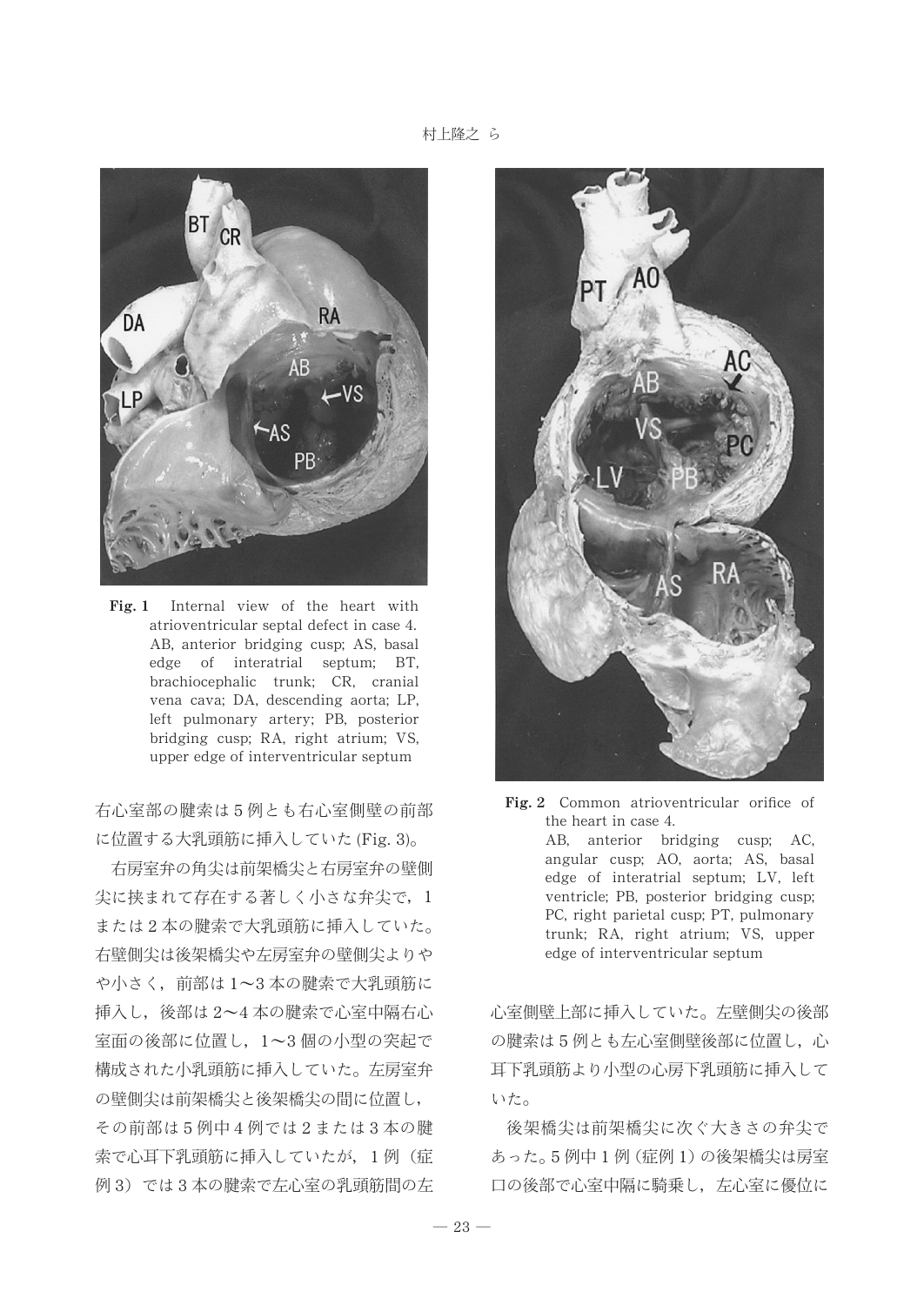## 子ゥシに認められた房室中隔欠損5例の形態学



Fig. 3 Internal view of the right ventricle in case 4. AB, anterior bridging cusp; AC, angular cusp; GP, great papillary muscle; LA, left atrium; LV, left ventricle; PT, pulmonary trunk; RA, right atrium; ST, septomaginal trabecula

広がり、前方への広がりは少なかった。他の4 例の後架橋尖は左右の心室にほぼ等しく広が り、そのうち1例 (症例4) では心室中隔の上 縁中位まで前方へ、残りの3例ではさらに前架 橋尖の後縁直下近くまでクサビ状に広がってい た。後架橋尖の心室中隔直上部は、症例 1, 4, 5 の3例では全域が、他の2例では房室線維輪か ら弁尖が前方へクサビ状に伸長した部分の中位 までが弁組織によって心室中隔の上縁と密に結 合していた。後架橋尖の左心室部は2~4本の 腱索で左心室の心房下乳頭筋に、 右心室部は2 または3本の腱索で右心室の小乳頭筋に挿入 していた。後架橋尖が前方へクサビ状に広がっ た症例 2~5 の 4 例のうち、 クサビ状に突出し た部分の前部が心室中隔と密着しない症例2 と3ではその遊離弁尖部は短く細い腱索で心 室中隔の頂上近くの左心室面、または右心室面 に挿入していた。

以上5例のウシの心臓は合併心大血管奇形 の有無および合併奇形の種類にかかわらず、両 心房と両心室の拡張が共通して認められ、さら に症例2と5では右心室壁の肥厚が認められ た。

#### 考 察

ウシの奇形心 687 例中5例に房室中隔欠損 が認められ、本異常が奇形心の中で占める割合 は0.73%であった。ヒトでは心奇形乳児の4~ 6%6-9), ブタでは食肉処理場で得られた奇形心 の10%13)または20%11), 死亡子ブタの奇形心 の10%14)または23%15), ネコでは死亡したネ コの奇形心の12%16)にそれぞれ房室中隔欠損 が認められている。一方、イヌでは動物病院で 心奇形と診断された 290 例17)と 151 例18)およ び剖検された心奇形のイヌ64例19中に房室中 隔欠損は認められず、本異常の発生頻度は動物 種によって大きく異なり、ウシではイヌととも にまれな心奇形と考えられる。

房室中隔欠損は完全型と部分型に分類さ れ1, 2, 4, 5) ヒト3, 4, 6, 20-23)とブタ11, 13, 15)では完全 型が部分型より多く発生していることが知られ ている。ウシにおける過去の報告例2例のうち 1例は完全型, 他の1例は部分型で10, 今回観 察された5例はいずれも完全型であり、ウシで も完全型が多く発生していると考えられる。

ヒトの完全型房室中隔欠指では房室弁の前架 橋尖の右心室への広がりと、その部の腱索の挿 入部に変異が見られ、31,20)または424)亜型に 細区分され、そのうち右心室への広がりが最も 少なく、前架橋尖右部の腱索が心室中隔や正常 な部位に位置する動脈下乳頭筋に挿入する亜型 が最も多い20,24)といわれている。今回観察され たウシの完全型房室中隔欠損5例のうち、症例 1と5の前架橋尖は左右の心室にほぼ等しく広 がり、他の3例では右心室に優位に広がってい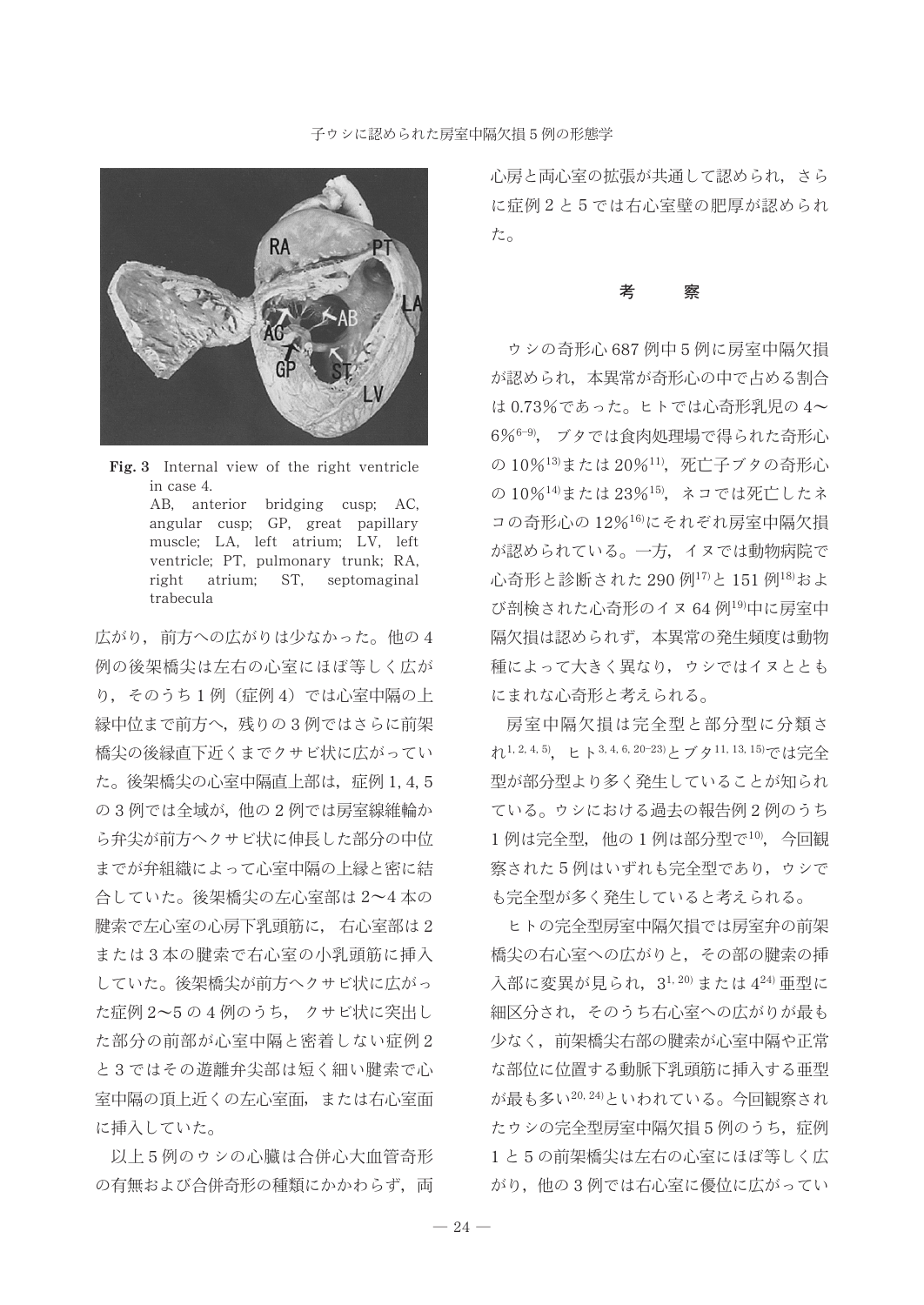た。これら5例の心臓では、右心室の正常な位 置や心尖側へ偏位した1,20,24)動脈下乳頭筋は全 く認められず、右心室には大乳頭筋と小乳頭筋 のみが認められた。これら5例では、いずれも 前架橋尖の左心室部は腱索で左心室の心耳下乳 頭筋に、右心室部は腱索で右心室の大乳頭筋に 挿入していた。また、これらの前架橋尖は腱索 や弁組織で心室中隔と結合することなく、両者 間に広い心室間路が形成されていた。これら5 例の前架橋尖の形態は、ヒトの前架橋尖の右心 室への広がりが最も増大した亜型である RastelliのC型<sup>1,20</sup>と Piccoliの4型<sup>24)</sup>に相当する もので、ウシの完全型房室中隔欠損ではヒトの 場合より前架橋尖の右心室への広がりが増大し ていると考えられる。

後架橋尖の形態もヒトでは変異の多いことが 知られている5,20,24)。今回観察された5例のウ シでは、いずれも後架橋尖の左心室部は腱索で 左心室の心房下乳頭筋に、右心室部は右心室の 小乳頭筋に挿入していた。後架橋尖の心室中隔 直上部は、症例1,4,5では全域が、他の2例で は房室線維輪から弁尖が前方へクサビ状に伸長 した部分の中位までが弁組織によって心室中隔 の上縁と結合し、後架橋尖の下方に心室間路が 全く形成されないか、わずかしか形成されない ことが前架橋尖の形態と異なっていた。

ヒトの完全型房室中隔欠損では種々の心大血 管奇形や心外奇形<sup>21, 23</sup>), 特に脾臓の奇形<sup>21)</sup>を合 併することが多いといわれている。ウシでも心 大血管奇形や心外奇形の合併が多い傾向がうか がわれたが,本異常に多く合併した特定の奇形 は見られなかった。完全型房室中隔欠損はヒト では予後が悪く、患者の半数以上はうっ血性心 不全,または呼吸器感染症で生後1年以内に死 亡し<sup>25</sup>, 生後6カ月以内の外科的矯正が必要<sup>26)</sup> といわれている。今回観察されたウシで最も長

く生存した症例5は67日齢で突然死してお り、完全型房室中隔欠損はウシでも予後の悪い 心奇形と考えられる。

#### 要 約

ウシの奇形心 687 例中5例 (0.73%)に房室 中隔欠損が認められた。これら5例の心臓は, 前架橋尖と後架橋尖を結合する弁組織は存在せ ず、共通房室口が存在した完全型房室中隔欠損 であった。いずれの心臓も前架橋尖は左心室か ら心室中隔を越えて、右心室に広がっていた。 前架橋尖はいずれも心室中隔に付着することな く、心室中隔の背方で自由浮遊の状態で、さら に前架橋尖の右心室部は腱索で右心室の大乳頭 筋に挿入していた (RastelliのC型)。

#### 文 献

- 1) Becker, A. E. and R. H. Anderson (1982): Atrioventricular septal defects. J. Thorac. Cardiovasc. Surg., 83, 461-469.
- 2) Wakai, C. S. and J. E. Edwards (1956): Developmental and pathologic considerations in persistent common atrioventricular canal. Proc. Staff Meet. Mayo Clin., 31, 487-500.
- 3) Wakai, C. S. and J. E. Edwards (1958): Pathologic study of persistent common atrioventricular canal.  $Am.$  Heart J., 56, 779-794.
- 4) Piccoli, G. P., Gerlis, L. M., Wilkinson, J. L., Lozsadi, K., Macartney, F. J. and R. H. Anderson (1979): Morphology and classification of atrioventricular defects. Br. Heart J., 42, 621-632.
- 5) Penkoske, P. A., Neches, W. H., Anderson, R. H. and J. R. Zuberbuhler (1985): Further observations on the morphology of atrioventricular septal defects. J. Thorac. Cardiovasc. Surg., 90,  $611 - 622.$